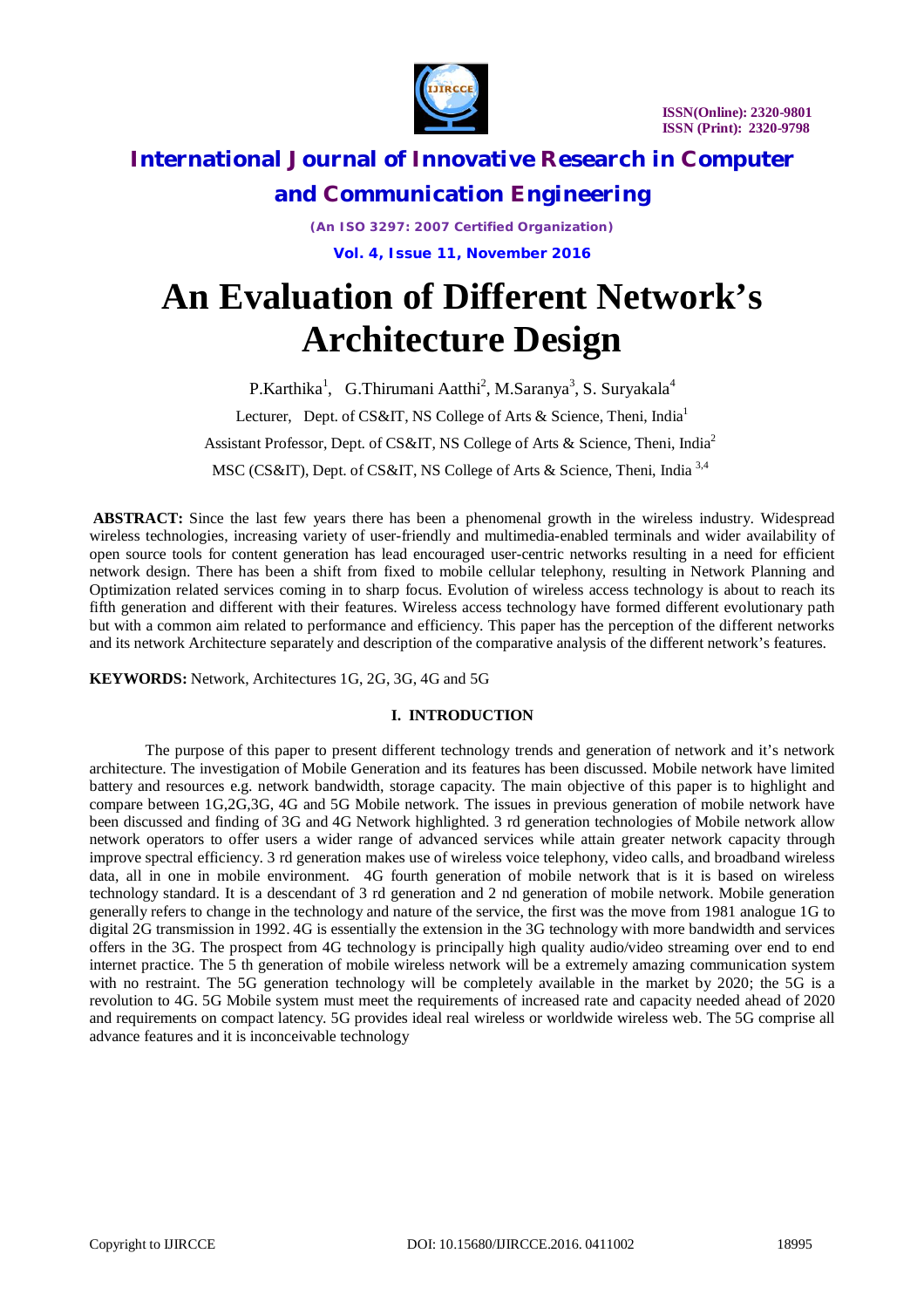

*(An ISO 3297: 2007 Certified Organization)* **Vol. 4, Issue 11, November 2016**

### **II. NETWORK ARCHITECTURE:**



#### **1G TECHNOLOGY**

**1G** (or **1-G**) refers to the first generation of wireless telephone technology (mobile telecommunica tions). These are the **analog**telecommunications standards that were introduced in the 1980s and continued until being replaced by 2G digital telecommunications .The main difference between the two mobile telephone systems (1G and 2G), is that the



by 1G networks are analog, while 2G networks are digital.1G refers the first generation of wireless telephone technology, mobile telecommunication which was first introduced in 1980s and completed in early 1990s. It's speed was up to 2.4kbps It allows the voice calls in 1 country. AMPS was first launched in USA in 1G mobile system. 1G network use analog signal.

#### **2G TECHNOLOGY**

2G is short for secondgeneration wireless telephone technology. Second-generation 2G cellular telecom networks were commercially launched on the GSM standard in Finland by (now part of Elisa Oyj) in 1991.Three primary benefits of 2G networks over their predecessors were that phone conversations were digitally encrypted; 2G systems were significantly more efficient on the spectrum allowing for far greater mobile phone penetration levels; and 2G introduced data services

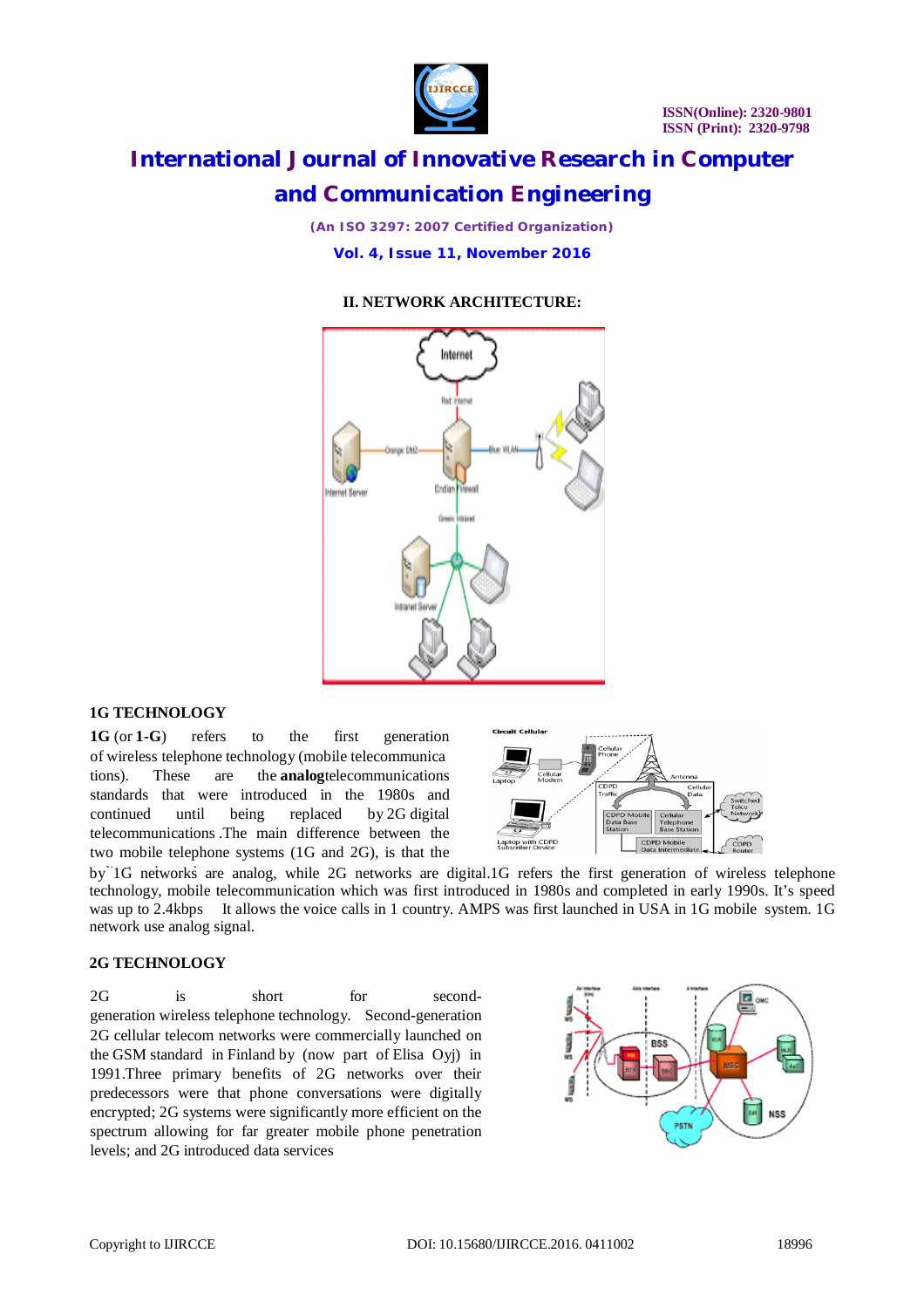

*(An ISO 3297: 2007 Certified Organization)*

#### **Vol. 4, Issue 11, November 2016**

for mobile, starting with SMStext messages2G technologies enabled the various mobile phone networks to provide the services such as text messages, picture messages, and MMS (multimedia messages).All text messages sent over 2G are digitally encrypted, allowing for the transfer of data in such a way that only the intended receiver can receive and read it.2.5G is a technology between the second (2G) and third (3G) generation of mobile telephony. 2.5G is sometimes describe as 2G cellular Technology combined with GPRS.All text messages sent over 2G are digitally is sometimes describe as 2G cellular Technology combined with GPRS.All text messages encrypted, allowing for the transfer of data in such a way that only the intended receiver can receive and read it.2.5G is a technology between the second (2G) and third (3G) generation of mobile telephony. 2.5G is sometimes describe as 2G cellular Technology combined with GPRS.

#### **3G TECHNOLOGIES:**

Providing Faster Communication Send/Receive Large Email Messages High speed web/ more security video Conferencing /3D gaming TV streaming/Mobile TV/phone calls Large capacities and broadband capabilities 11 sec- 1.5 min time to download a 3 min mp3 songs. Telecommunications-2000 (IMT-2000) specifications by the International Telecommunication Union. 3G finds application in wireless voice telephony, mobile Internet access, fixed wireless Internet



access, video calls and mobile TV. A new generation of cellular standards has appeared approximately every tenth year since 1G systems were introduced in 1981/1982. Each generation is characterized by new frequency bands, higher data rates and non–backward-compatible transmission technology. The first 3G networks were introduced in 1998 and fourth generation 4G networks in 2008.phone, a caller hears less of the tonality of someone's voice.

### **4G TECHNOLOGY**

**4G** is the fourth generation of wireless mobile telecommunications technology, succeeding 3G. A 4G system must provide capabilities defined by ITU in IMT Advanced. Potential and current applications include amended mobile web access, IP telephony, gaming services, high-definition mobile TV, video conferencing, 3D television .Two 4G candidate systems are commercially deployed: the Mobile WiMAX standard (first used in South Korea in 2007), and the first-release Long Term Evolution (LTE) standard (in Oslo, Norway, andStockholm,

Sweden since 2009). It has, however, been debated whether these first-release versions should be considered 4G, as discussed in the technical-definition section below.

### **5G TECHNOLOGY**

5th generation mobile networks or 5th generation wireless systems, abbreviated 5G, are the proposed next telecommunications standards beyond the current 4G/IMT-Advanced standards. Rather than faster peak Internet connection speeds, 5G planning aims at higher capacity than current 4G, allowing higher number of mobile broadband users per area unit, and allowing consumption of higher or unlimited data quantities in gigabyte per month and user.This would make it feasible





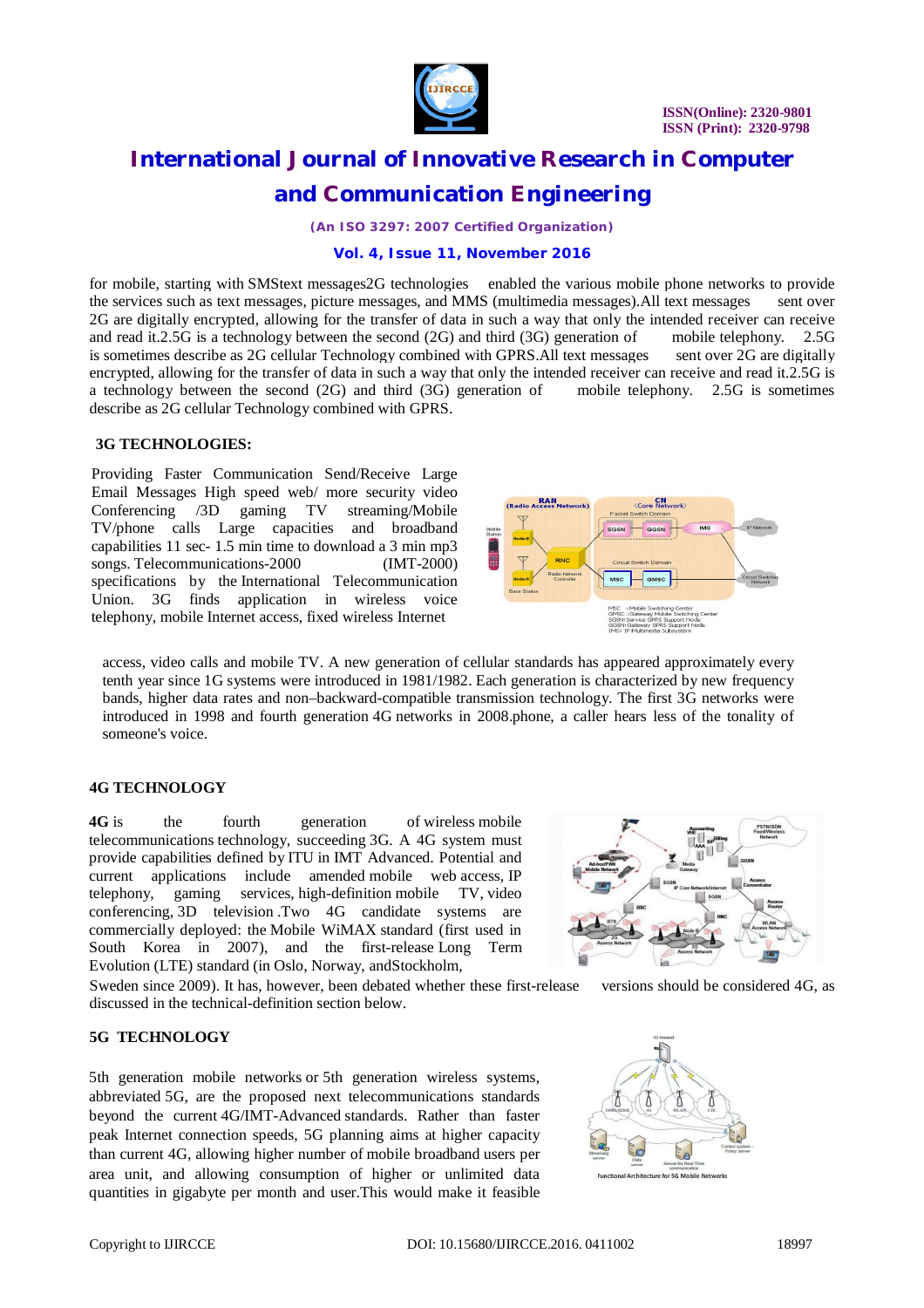

*(An ISO 3297: 2007 Certified Organization)*

## **Vol. 4, Issue 11, November 2016**

portion of the population to stream high-definition media many hours per day with their mobile devices, when out of reach of wifi hotspots. 5G research and development also aims at improved support of machine to machine communication, also known as theInternet of things, aiming at lower cost, lower battery consumption and lower latency than 4G equipment.

### **III. COMPARATIVE ANALYSIS**

| <b>Parameters</b>                                  | 1 <sub>G</sub>                                                    | 2G                                                                       | 3G                                           | 4G                                            |
|----------------------------------------------------|-------------------------------------------------------------------|--------------------------------------------------------------------------|----------------------------------------------|-----------------------------------------------|
| <b>Name</b>                                        | <b>1st Generation Mobile</b><br><b>Network</b>                    | 2nd Generation Mobile<br><b>Network</b>                                  | 3rd Generation Mobile<br><b>Network</b>      | 4th<br>Generation<br>Mobile<br><b>Network</b> |
| Introduced in year                                 | 1980s                                                             | 1993                                                                     | 2001                                         | 2009                                          |
| <b>Location of first</b><br>commercialization      | <b>USA</b>                                                        | Finland                                                                  | Japan                                        | South<br>Korea                                |
| <b>Technology</b>                                  | <b>AMPS</b><br>(Advanced<br>Phone<br>Mobile<br>System), NMT, TACS | $IS-95$ , GSM                                                            | IMT2000, WCDMA                               | LTE,<br><b>WiMAX</b>                          |
| <b>Multiple</b><br><b>Address/Access</b><br>system | <b>FDMA</b>                                                       | TDMA, CDMA                                                               | <b>CDMA</b>                                  | <b>CDMA</b>                                   |
| <b>Switching type</b>                              | Circuit switching                                                 | Circuit<br>switching for<br>Voice<br>Packet<br>and<br>switching for Data | Packet switching except<br>for Air Interface | Packet<br>switching                           |
| Speed (data rates)                                 | 2.4 Kbps to 14.4 kbps                                             | 14.4 Kbps                                                                | 3.1 Mbps                                     | 100 Mbps                                      |
| <b>Special</b><br><b>Characteristic</b>            | First<br>wireless<br>communication                                | Digital version of 1G<br>technology                                      | Digital broadband, speed<br>increments       | Very<br>high<br>speeds, All<br>$\rm IP$       |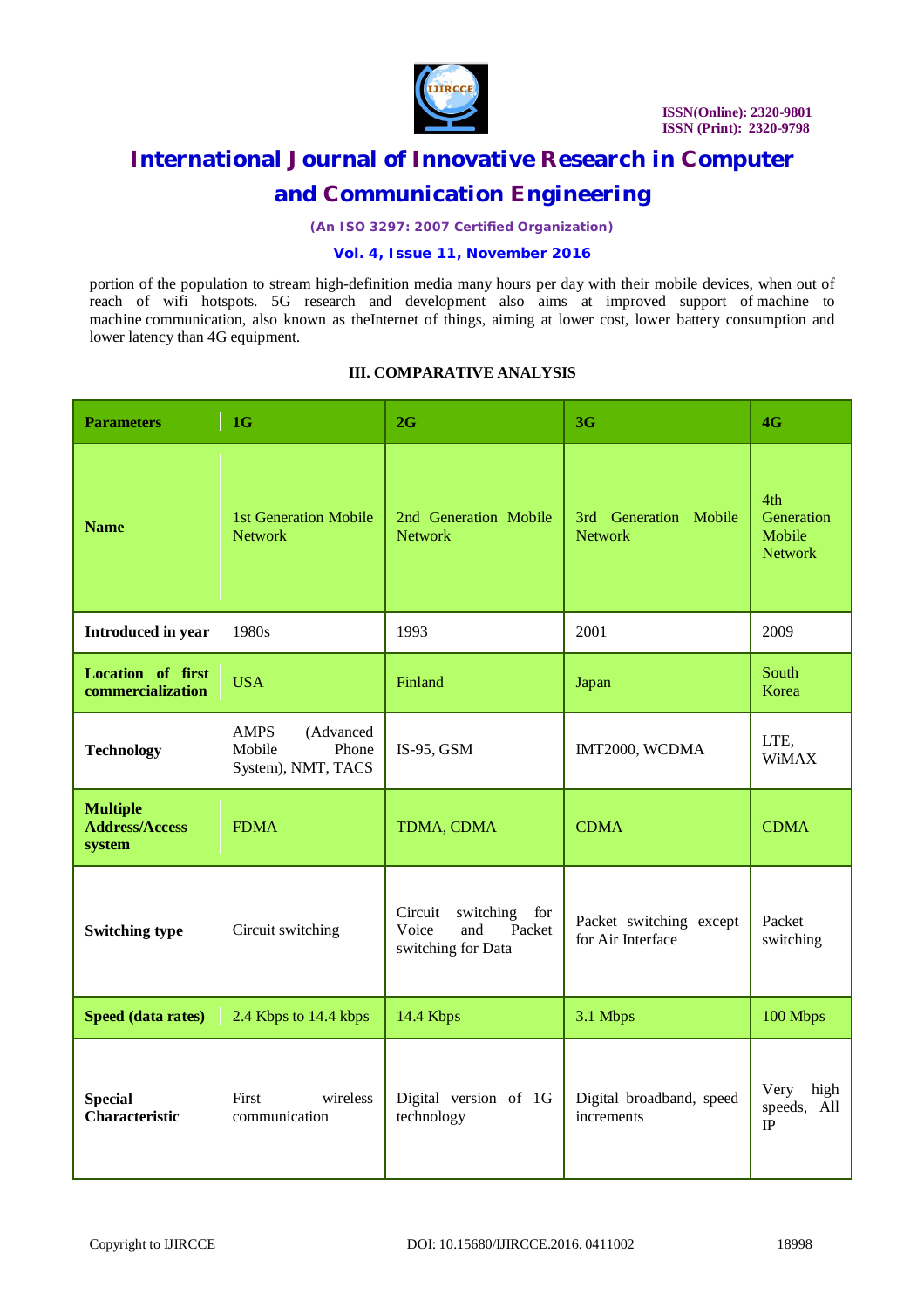

*(An ISO 3297: 2007 Certified Organization)*

### **Vol. 4, Issue 11, November 2016**

| <b>Features</b>                 | Voice only                                                                                             | Multiple users on single<br>channel                                                         | Multimedia<br>features,<br>Video Call                                                | High Speed,<br>real<br>time<br>streaming                                              |
|---------------------------------|--------------------------------------------------------------------------------------------------------|---------------------------------------------------------------------------------------------|--------------------------------------------------------------------------------------|---------------------------------------------------------------------------------------|
| <b>Supports</b>                 | Voice only                                                                                             | Voice and Data                                                                              | Voice and Data                                                                       | Voice<br>and<br>Data                                                                  |
| <b>Internet service</b>         | No Internet                                                                                            | Narrowband                                                                                  | <b>Broadband</b>                                                                     | Ultra<br><b>Broadband</b>                                                             |
| <b>Bandwidth</b>                | Analog                                                                                                 | 25 MHz                                                                                      | 25 MHz                                                                               | 100 MHz                                                                               |
| <b>Operating</b><br>frequencies | <b>800 MHz</b>                                                                                         | GSM:<br>900MHZ,<br>1800MHz<br><b>CDMA:</b><br><b>800MHz</b>                                 | 2100 MHz                                                                             | MHz,<br>850<br><b>1800 MHz</b>                                                        |
| <b>Band (Frequency)</b><br>type | Narrow band                                                                                            | Narrow band                                                                                 | Wide band                                                                            | Ultra Wide<br>Band                                                                    |
| <b>Carrier frequency</b>        | <b>30 KHZ</b>                                                                                          | <b>200 KHz</b>                                                                              | 5 MHz                                                                                | 15 MHz                                                                                |
| <b>Advantage</b>                | Simpler<br>(less<br>complex)<br>network<br>elements                                                    | Multimedia<br>features<br>(SMS, MMS), Internet<br><b>SIM</b><br>access<br>and<br>introduced | High<br>security,<br>international roaming                                           | Speed, High<br>speed<br>handoffs,<br><b>MIMO</b><br>technology,<br>Global<br>mobility |
| <b>Disadvantages</b>            | Limited capacity, not<br>secure, poor battery<br>life, large phone size,<br>background<br>interference | Low<br>network<br>range,<br>slow data rates                                                 | High power consumption,<br>Low network coverage,<br>High cost of spectrum<br>licence | Hard<br>to<br>implement,<br>complicated<br>hardware<br>required                       |